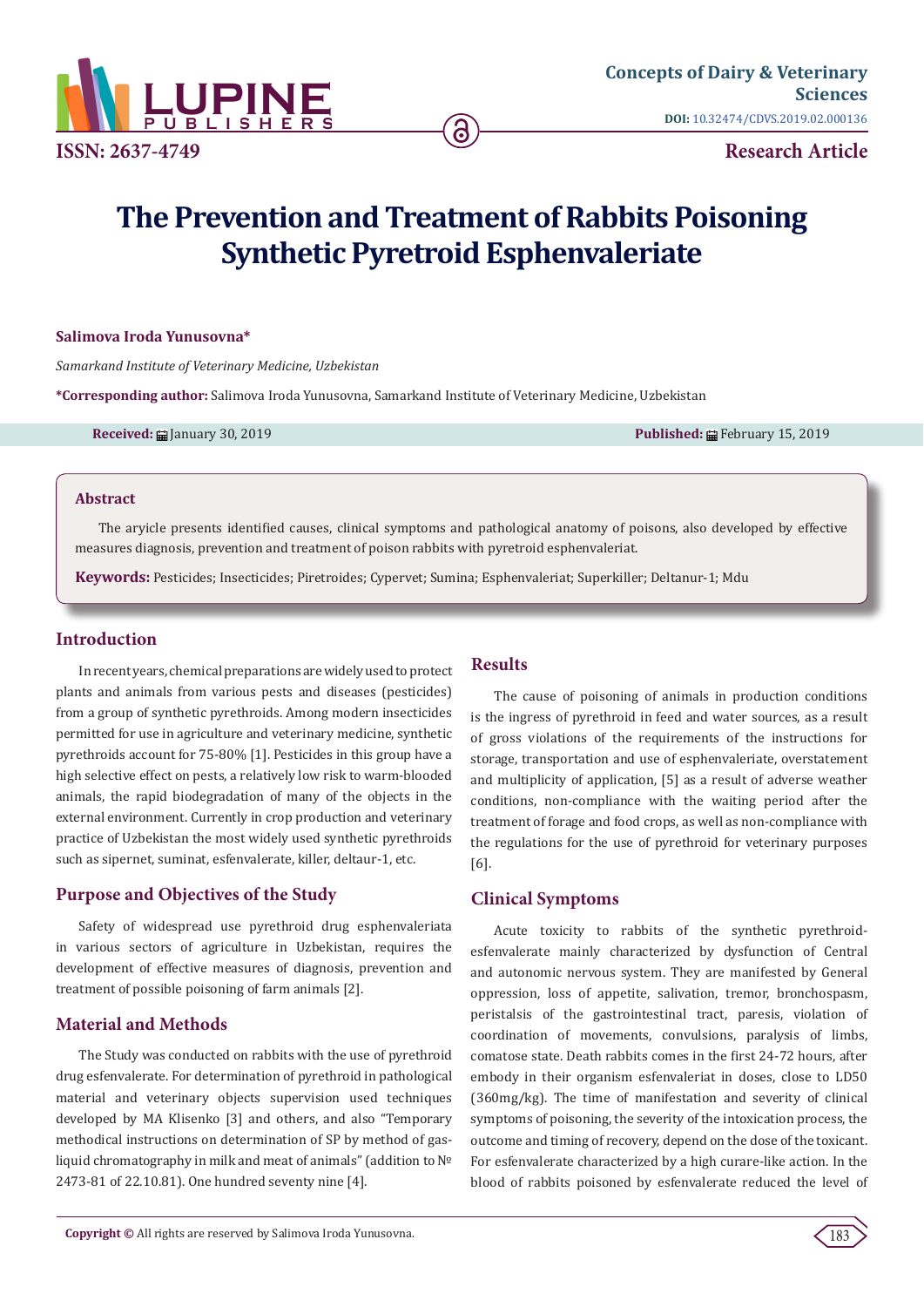hemoglobin of 12%, the number of formed elements is 13%, the osmotic resistance of erythrocytes in, 20%, content of total and reduced glutathione by 6-10% and the activity acetylcholinesterase by 26%. At the same time increasing the content of methemoglobin 3 times and the activity of serum transminases (ASAT and Alat) by 2.6 times.

Immunological parameters are characterized by a decrease in the relative and absolute number of T-cells by 30-58%, neutrophil phagocytic activity by 36% in the nst test, with an increase in the relative and absolute number of b-lymphocytes by 1.5-1.6 times. The main pathoanatomical changes in rabbits of the fallen as a result of acute poisoning with esphenvaleriates, there are acute hemodynamic disorders in the brain and internal organs with the phenomena of acute catarrhal inflammation of the gastric mucosa and the small intestine. Consequently, in the pathogenesis of intoxication of rabbits esfenvalerate have place him high kurarepodobnami, methemoglobin formation, hepatotoxicity, anticholinesterase, membranoids and immunosuppressive effects, indicating polytropic mechanism of toxic action. The drug can also have a negative effect on reproductive function of rabbits.

Diagnosis of poisoning rabbits esfenvalerate should be comprehensive taking into account anamnestic data, information about the use of piretroids farms, contact with animals, the results of clinical studies, with the exception of poisoning FOS and carbamates such diseases,as rabies, a disease Awecki, tetanus, botulism. The importance of the differential diagnosis of poisoning esfenvalerate has the determination of activity of enzyme acetylcholinesterase in the peripheral blood. The activity of this enzyme in the blood of rabbits poisoned-180 cov esfenvalerate suppressed only by 26- 30%. In cases of poisoning by carbamates and organophosphorus poisons the activity of the enzyme is reduced by 60-80% or more. The highest levels of pyrethroids are usually found in the stomach, liver, kidney, lungs, myocardium and spleen of fallen animals.

# **Treatment**

Polytropic mechanism of toxic action of esfenvalerate greatly complicates the search for reliable antidotes for treatment poisoning them rabbits. Currently, there are no specific means for the effective treatment of such pathological conditions. According to this, the treatment poisoning of animals with synthetic pyrethroids is carried out mainly by means of pathogenetic therapy. Thus, a

positive treatment effect in rabbits in acute poisoning esfenvalerate obtained from intramuscular injection of atropine sulfate (0.5mg/ kg) and Mexidol (50mg/kg), ascorbic acid (50mg/kg), gambit (0,1ml/kg) and intravenous chromosome use (0.5mg/kg). The frequency of administration of these drugs depends on the severity of intoxication and is from 3 to 5 times. The interval between injections of these means of correction 6-12 hours. The therapeutic effectiveness of their use, up to 70%. However, in the late conduct of therapeutic measures therapeutic effectiveness is significantly reduced.

#### **Prevention**

Lack of reliable means of correction of poisoning animals (rabbits) modern synthetic pyrethroids significantly increases the role of measures aimed at preventing various negative effects of their aftereffect. Thus, successful prevention of poisoning and other adverse outcomes of exposure to synthetic PYRETHROID of esfenvalerate, along with compliance with regulations of storage, transportation and application in agriculture and veterinary practice, strict control over the content of residual quantities of the xenobiotic in the objects of veterinary supervision.

# **Conclusion**

The Maximum residue level (MRL) of esfenvalerate in rabbit feed should not exceed 0.2mg/kg of feed, respectively.

#### **References**

- 1. Makarov V (1976) Veterinary and sanitary examination of products of slaughter at toxic substances poisoning. In: Kolos M (Eds.), reference book on veterinary medicine toxicology of pesticides, Moscow, Russia, pp. 272с.
- 2. Homeland SD (1981) Protection of animals from ticks and insects. Moscow, Russia.
- 3. Klisenko MA (1984) Methods of determination of macro-quantities of pesticides. Medicine, Moscow, Russia.
- 4. Khaitov VR, Kubaev OS, Shakirov LH (1991) Temporary methodical instructions on the definition of aktellik in biological objects by gasliquid chromatography. Tashkent, Uzbekistan, p. 6s.
- 5. Galyautdinov GG, Abulkhanova GM, Tremasov MI, Zimakov GA (2005) Toxicological aspects of the use of synthetic pyrethroids in agriculture. Zh Veterinary 5: 51-56.
- 6. Yuldashev ZA, Popkov VA (2006) Chemical and Toxicological studies synthetic pyrethroids. University Press, Moscow, Russia 35: 152s.